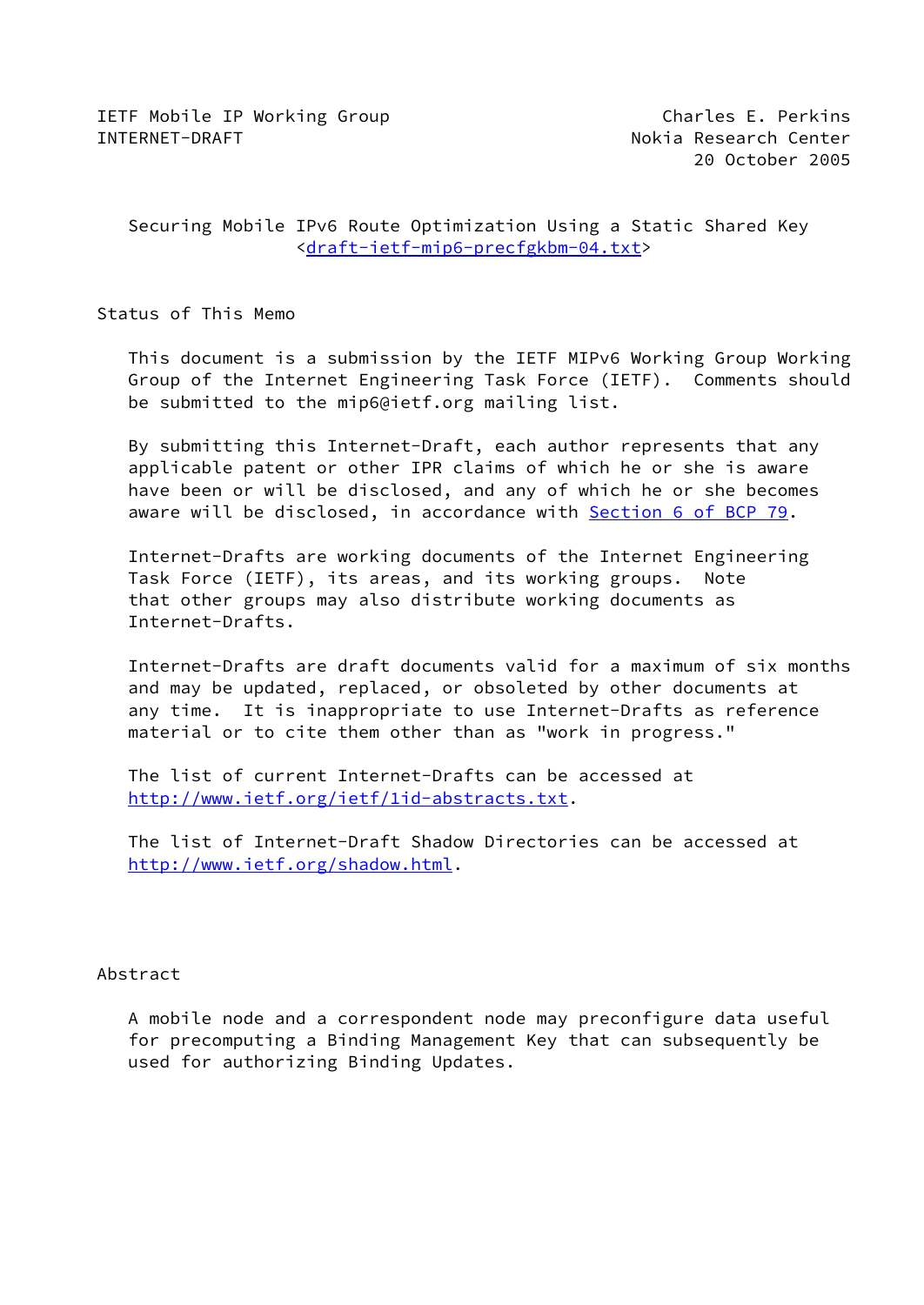Perkins **Expires 20 April 2006** [Page i]

INTERNET-DRAFT Shared Data for Precomputable Kbm 20 October 2005

## <span id="page-1-0"></span>[1](#page-1-0). Introduction

 This specification introduces an alternative, low-latency security mechanism for protecting signaling related to the route optimization in Mobile IPv6. The default mechanism specified in  $[1]$  $[1]$  uses a periodic return routability test to verify both the "right" of the mobile node to a use a specific home address, as well as the validity of the claimed care-of address. This mechanism requires no configuration and no trusted entities beyond the mobile node's home agent.

 The mechanism specified in this document, however, requires the configuration of a shared secret between mobile node and its correspondent node. As a result, messages relating to the routability tests can be omitted, leading to significantly smaller latency. In addition, the right to use a specific home address is assured in a stronger manner than in  $[1]$ . On the other hand, the applicability of this mechanisms is limited due to the need for pre-configuration. This mechanism is also limited to use only in scenarios where mobile nodes can be trusted to not misbehave, as the validity of the claimed care-of addresses is not verified.

 The keywords "MUST", "MUST NOT", "REQUIRED", "SHALL", "SHALL NOT", "SHOULD", "SHOULD NOT", "RECOMMENDED", "MAY", and "OPTIONAL" in this document are to be interpreted as described in [RFC 2119](https://datatracker.ietf.org/doc/pdf/rfc2119)  $[2]$  $[2]$ . Other terminology is used as already defined in  $[1]$  $[1]$ .

## <span id="page-1-1"></span>[2](#page-1-1). Applicability Statement

 This mechanism is useful in scenarios where the following conditions are all met:

- Mobile node and correspondent node are administered within the same domain.
- The correspondent node has good reason to trust the actions of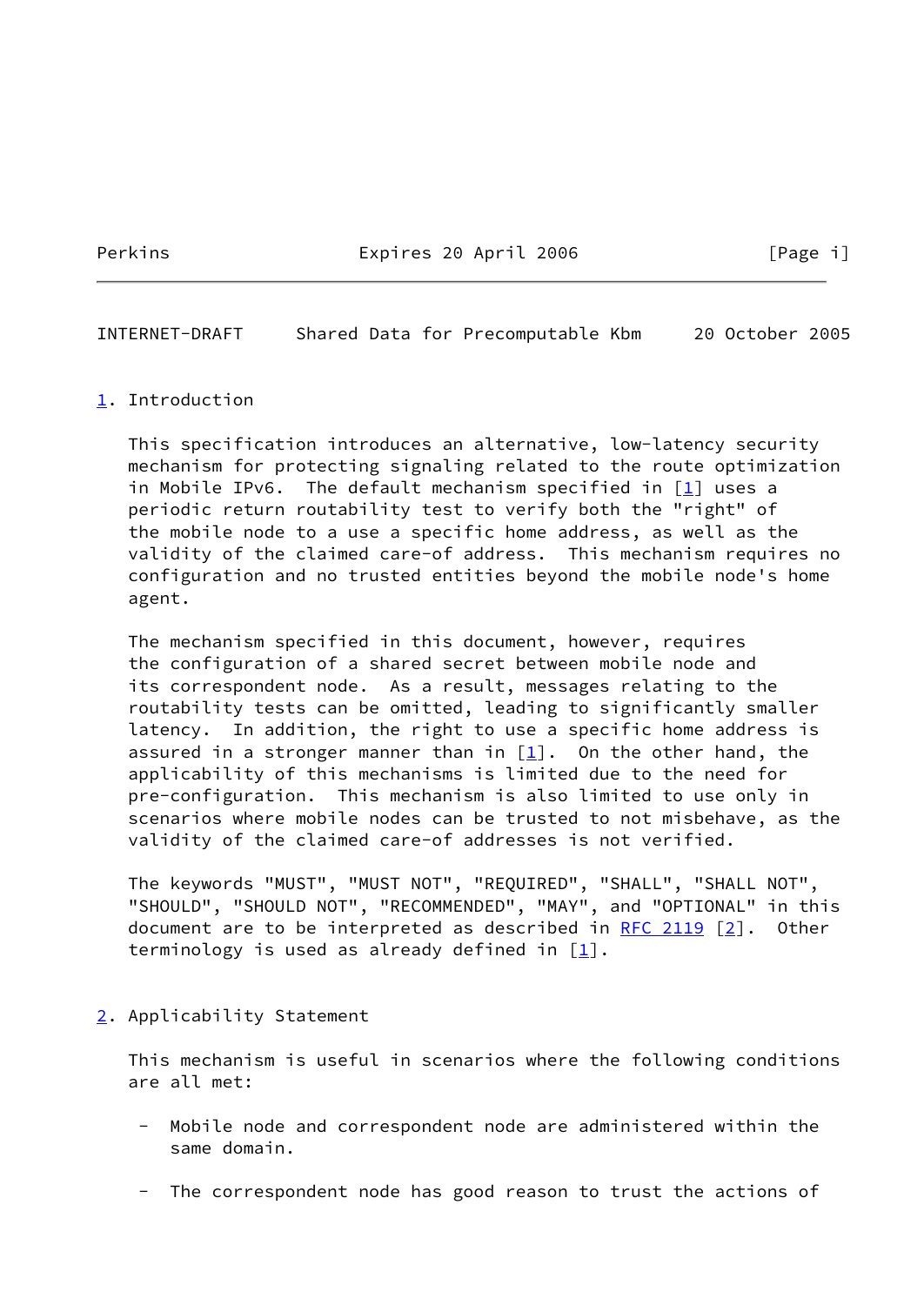the mobile node. In particular, the correspondent node needs to be certain that the mobile node will not launch flooding attacks against a third party as described in  $[5]$  $[5]$ .

- The configuration effort related to this mechanism is acceptable. Users MUST be able to generate/select a sufficiently good value for Kcn (see [\[3\]](#page-6-3))
- There is a desire to take advantage of higher efficiency or greater assurance with regards to the correctness of the home address offered via this mechanism.

Perkins **Expires 20 April 2006** [Page 1]

INTERNET-DRAFT Shared Data for Precomputable Kbm 20 October 2005

 - This mechanism is used only for authenticating Binding Update messages (and not e.g., data) so the total volume of traffic is low (see [RFC 4107](https://datatracker.ietf.org/doc/pdf/rfc4107)  $[4]$  $[4]$ , and the discussion in [section 4](#page-3-0)).

 This mechanism can also be useful in software development, testing, and diagnostics related to mobility signaling.

 Generally speaking, the required level of trust that the correspondent node needs for enabling a precomputable Kbm with a mobile node is more often found within relatively small, closed groups of users who are personally familiar with each other, or who have some external basis for establishing trustworthy interactions. A typical example scenario where this mechanism is applicable is within a corporation, or between specific users. Application in the general Internet use is typically not possible due to the configuration effort. Application at a public network operator is typically not possible due to requirements placed on the trustworthiness of mobile nodes.

<span id="page-2-0"></span>[3](#page-2-0). Precomputing a Binding Management Key (Kbm)

 A mobile node and a correspondent node may preconfigure data useful for creating a Binding Management Key (Kbm), which can then be used for authorizing binding management messages, especially Binding Update and Binding Acknowledgement messages. This data is as follows: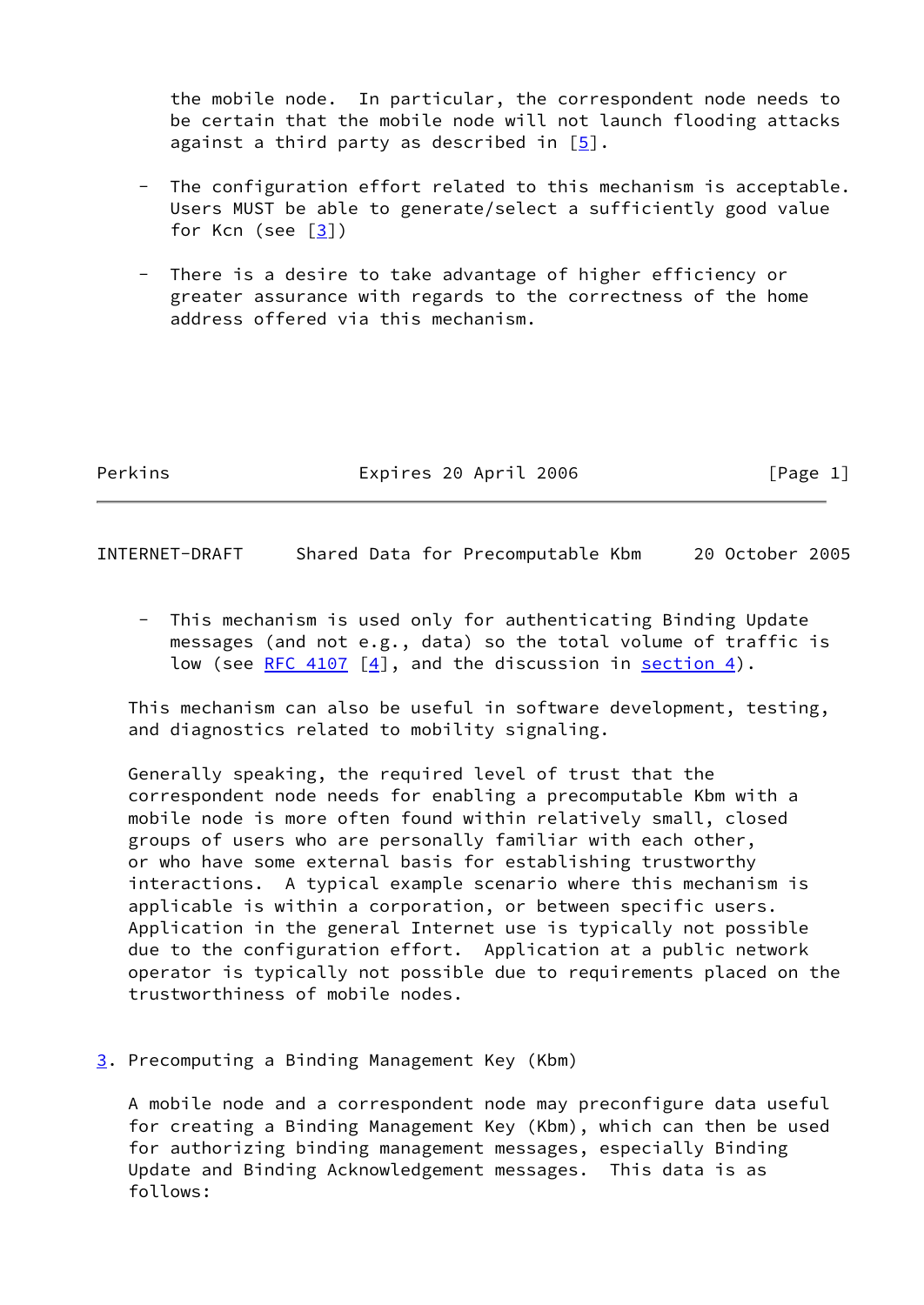- A shared key (Kcn) used to generate keygen tokens, at least 20 octets long
- A nonce for use when generating the care-of keygen token
- A nonce for use when generating the home keygen token

 The keygen tokens MUST be generated from Kcn and the nonces as specified in Mobile IPv6  $[1]$  return routability. Likewise, the binding management key Kbm must subsequently be generated from the keygen tokens in the same way as specified in Mobile IPv6  $\lceil \frac{1}{2} \rceil$ . The preconfigured data is associated to the mobile node's home address. Kcn MUST be generated with sufficient randomness (see RFC  $4086$   $[3]$  $[3]$ ).

 Replay protection for Binding Update messages using Kbm computed from the preconfigured data depends upon the value of the sequence number field in the Binding Update. If the correspondent node does not maintain information about the recently used values of that field, then there may be an opportunity for a malicious node to replay old Binding Update messages and fool the correspondent node into routing towards an old care-of address. For this reason, a correspondent node that uses a precomputable Kbm also MUST keep track of the most recent value of the Sequence Number field of Binding Update messages

| Perkins | Expires 20 April 2006 | [Page 2] |
|---------|-----------------------|----------|
|---------|-----------------------|----------|

INTERNET-DRAFT Shared Data for Precomputable Kbm 20 October 2005

 using the precomputable Kbm value (for example, by committing it to stable storage).

 When a Binding Update is to be authenticated using such a precomputable binding key (Kbm), the Binding Authorization Data suboption MUST be present. The Nonce Indices option SHOULD NOT be present. If it is present, the nonce indices supplied SHOULD be ignored and are not included as part of the calculation for the authentication data, which is to be carried exactly as specified in  $[1]$  $[1]$ .

<span id="page-3-0"></span>[4](#page-3-0). Security Considerations

 A correspondent node and a mobile node may use a precomputable binding management key (Kbm) to manage the authentication requirements for binding cache management messages. Such keys must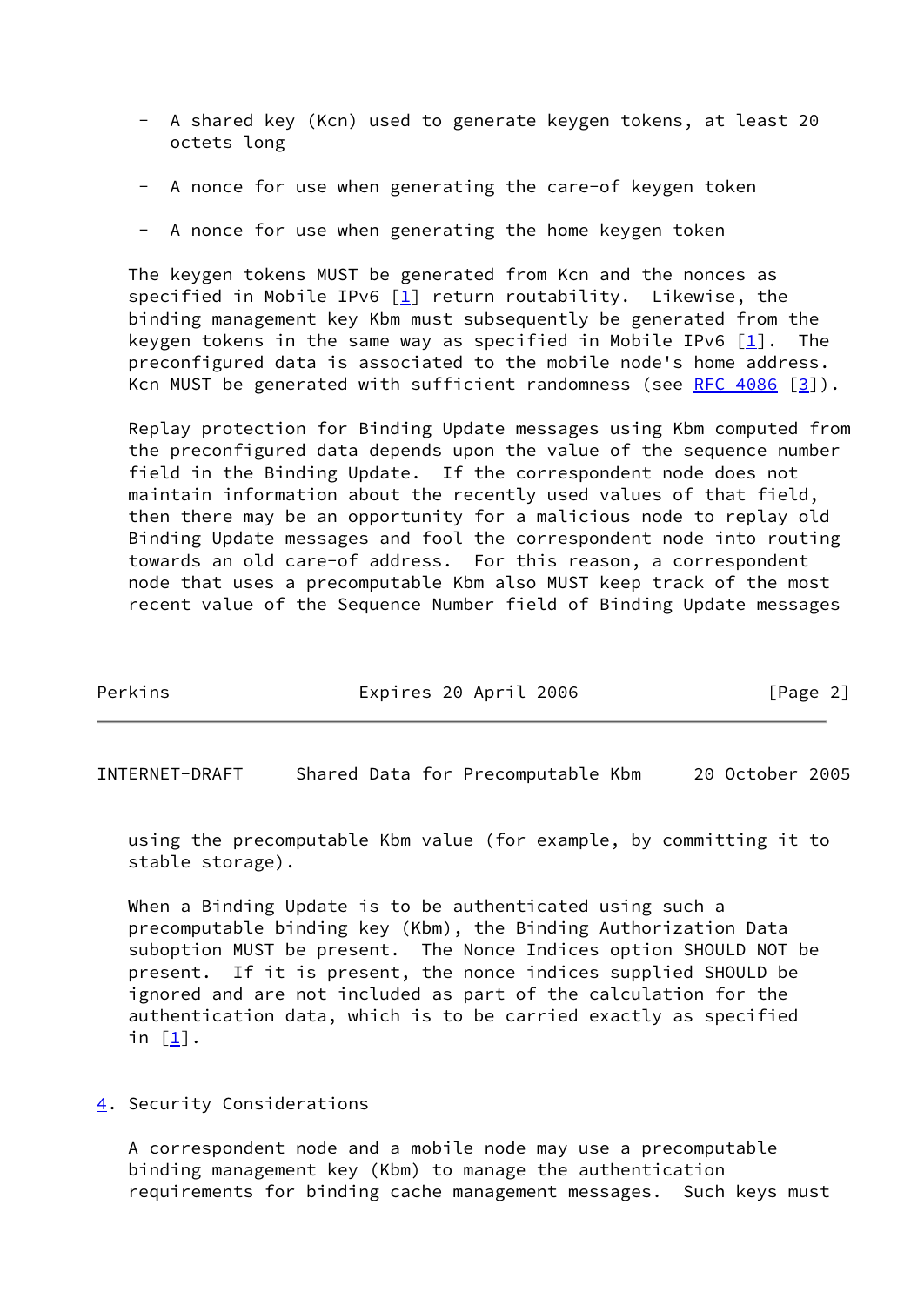be handled carefully to avoid inadvertent exposure to the threats outlined in  $[5]$  $[5]$ . Many requirements listed in this document are intended to insure the safety of the manual configuration. In particular, Kcn MUST be generated with sufficient randomness (see [RFC](https://datatracker.ietf.org/doc/pdf/rfc4086) [4086](https://datatracker.ietf.org/doc/pdf/rfc4086) [\[3\]](#page-6-3)).

 Manually configured keys MUST be used in conformance with [RFC](https://datatracker.ietf.org/doc/pdf/rfc4107) [4107](https://datatracker.ietf.org/doc/pdf/rfc4107) [\[4\]](#page-6-4). Used according to the applicability statement, and with the other security measures mandated in this specification, the keys will satisfy the properties in that document. In order to assure protection against dictionary attacks, the configured security information is intended to be used ONLY for authenticating Binding Update messages.

 A mobile node MUST use a different value for Kcn for each node in its Binding Update List, and a correspondent node MUST ensure that every mobile node uses a different value of Kcn. This ensures that the sender of a Binding Update can always be uniquely determined. This is necessary, as this authorization method does not provide any guarantee that the given care-of address is legitimate. For the same reason, this method SHOULD only be applied between nodes that are under the same administration. The return routability procedure is RECOMMENDED for all general use and MUST be the default, unless the user explicitly overrides this by entering the aforementioned preconfigured data for a particular peer.

 Replay protection for the Binding Authorization Data option authentication mechanism is provided by the Sequence Number field of the Binding Update. This method of providing replay protection fails when the Binding Update sequence numbers cycle through the 16 bit counter (i.e., not more than 65,536 distinct uses of Kbm), or if the sequence numbers are not protected against reboots. If the mobile node were to send a fresh Binding Update to its correspondent node every hour, 24 hours a day, every day of the year, this would

Perkins **Expires 20 April 2006** [Page 3]

INTERNET-DRAFT Shared Data for Precomputable Kbm 20 October 2005

 require changing keys every 7 years. Even if the mobile node were to do so every minute, this would provide protection for over a month. Given typical mobility patterns, there is little danger of replay problems; nodes for which problems might arise are expected to use methods other than manual configuration for Kcn and the associated nonces. When the sequence number field rolls over, the parties SHOULD configure a new value for Kcn, so that new Kbm values will be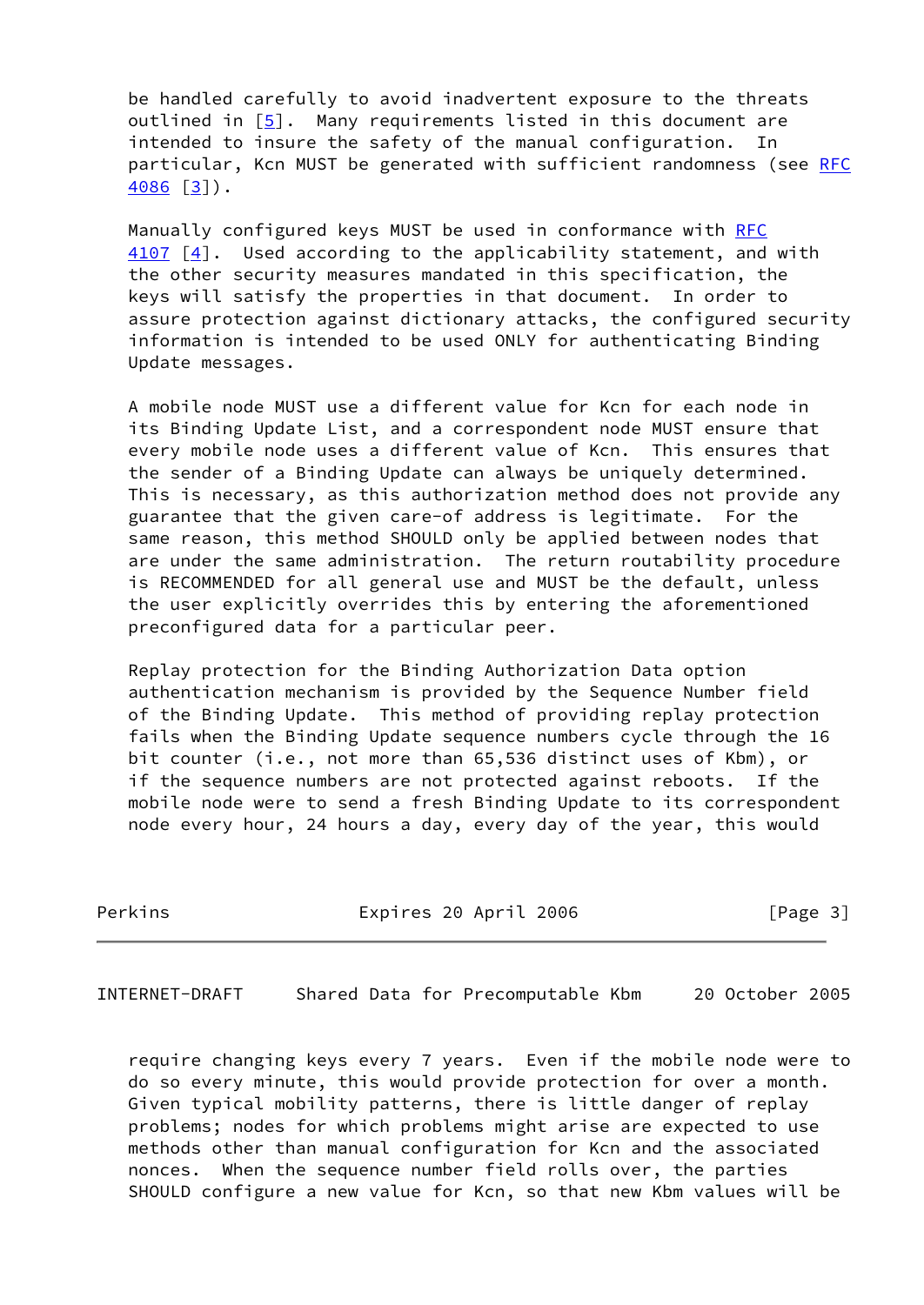computed.

 If a correspondent node does NOT keep track of the Sequence Number for Binding Update messages from a particular mobile node, then the correspondent node could be fooled into accepting an old value for the mobile node's care-of address. In the unlikely event that this address was reallocated to another IPv6 node in the meantime, that IPv6 node would then be vulnerable to unwanted traffic emanating from the correspondent node. In order to circumvent this possibility, correspondent nodes SHOULD keep track of the most recent Sequence Number value in a Binding Update message from the mobile node.

 Note that where a node has been configured to use the mechanism specified in this document with a particular peer, it SHOULD NOT attempt to use another mechanism, even if the peer requests this or claims to not support the mechanism in this document. This is necessary in order to prevent bidding down attacks.

 There is no upper bound on the lifetime defined for the precomputable Kbm. As noted, the key is very likely to be quite secure over the lifetime of the security association and usefulness of applications between a mobile node and correspondent node that fit the terms specified in [section 2](#page-1-1).

<span id="page-5-0"></span>[5](#page-5-0). IANA Considerations

No new protocol numbers are required.

<span id="page-5-1"></span>[6](#page-5-1). Acknowledgement

 Thanks are due to everyone who reviewed the discussion of issue #146. Thanks to Jari Arkko for supplying text for the Introduction.

Perkins **Expires 20 April 2006** [Page 4]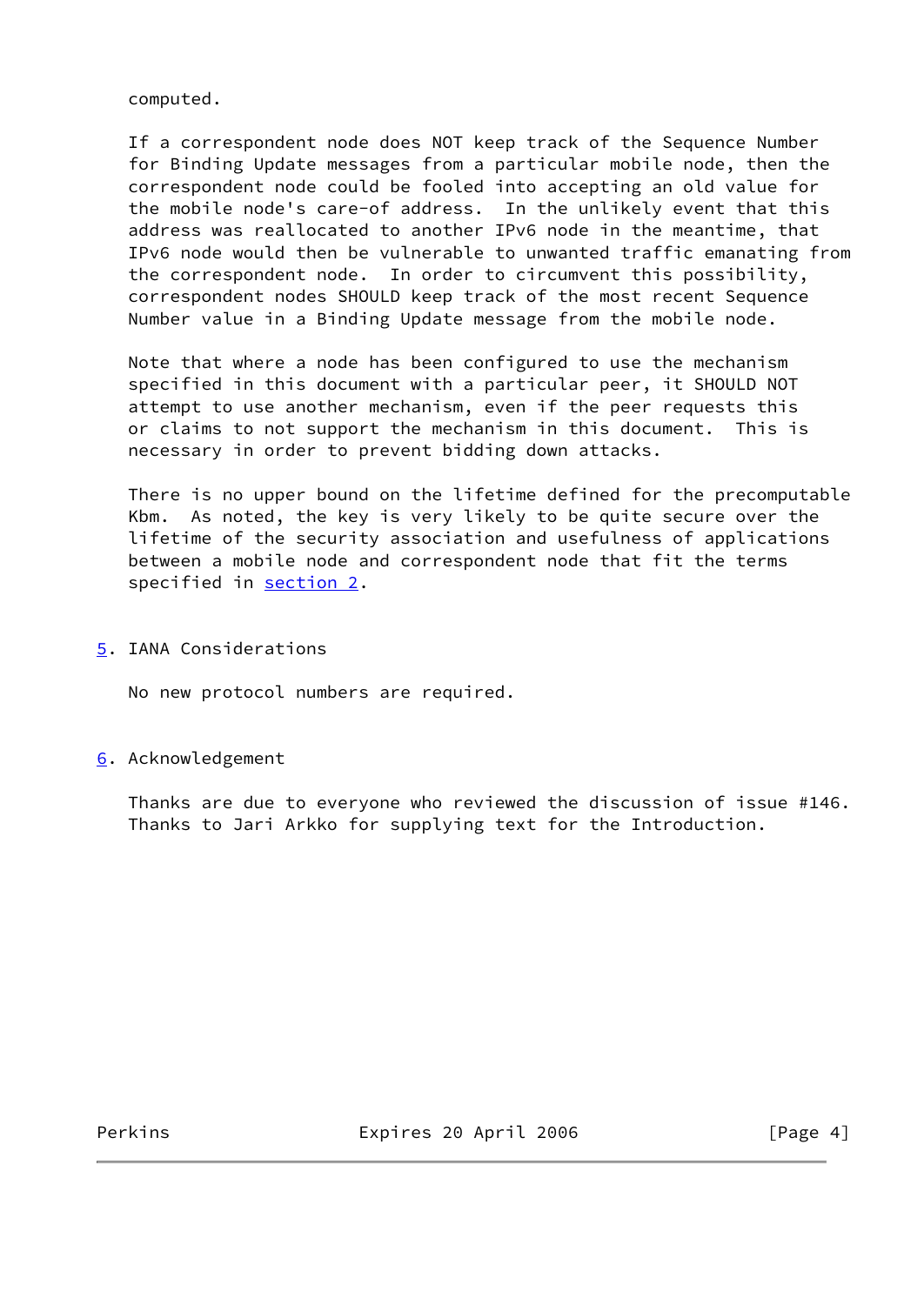INTERNET-DRAFT Shared Data for Precomputable Kbm 20 October 2005

## References

- <span id="page-6-0"></span> [1] D. Johnson, C. Perkins, and J. Arkko. Mobility Support in IPv6. Request for Comments (Proposed Standard) [3775,](https://datatracker.ietf.org/doc/pdf/rfc3775) Internet Engineering Task Force, July 2004.
- <span id="page-6-1"></span> [2] S. Bradner. Key words for use in RFCs to Indicate Requirement Levels. Request for Comments (Best Current Practice) [2119](https://datatracker.ietf.org/doc/pdf/rfc2119), Internet Engineering Task Force, March 1997.
- <span id="page-6-3"></span> [3] D. Eastlake, 3rd, J. Schiller, and S. Crocker. Randomness Requirements for Security. Request for Comments (Proposed Standard) [4086](https://datatracker.ietf.org/doc/pdf/rfc4086), Internet Engineering Task Force, June 2005.
- <span id="page-6-4"></span> [4] S. Bellovin and R. Housley. Guidelines for Cryptographic Key Management. Request for Comments (Proposed Standard) [4107](https://datatracker.ietf.org/doc/pdf/rfc4107), Internet Engineering Task Force, June 2005.
- <span id="page-6-2"></span> [5] P. Nikander, T. Aura, J. Arkko, G. Montenegro, and E. Nordmark. Mobile IP version 6 Route Optimization Security Design Background. Internet Draft, Internet Engineering Task Force, June 2003.

 The first four citations are normative, and the fifth citation is informative only.

Intellectual Property Statement

 The IETF takes no position regarding the validity or scope of any Intellectual Property Rights or other rights that might be claimed to pertain to the implementation or use of the technology described in this document or the extent to which any license under such rights might or might not be available; nor does it represent that it has made any independent effort to identify any such rights. Information on the procedures with respect to rights in RFC documents can be found in [BCP 78](https://datatracker.ietf.org/doc/pdf/bcp78) and [BCP 79](https://datatracker.ietf.org/doc/pdf/bcp79).

 Copies of IPR disclosures made to the IETF Secretariat and any assurances of licenses to be made available, or the result of an attempt made to obtain a general license or permission for the use of such proprietary rights by implementers or users of this specification can be obtained from the IETF on-line IPR repository at <http://www.ietf.org/ipr>.

 The IETF invites any interested party to bring to its attention any copyrights, patents or patent applications, or other proprietary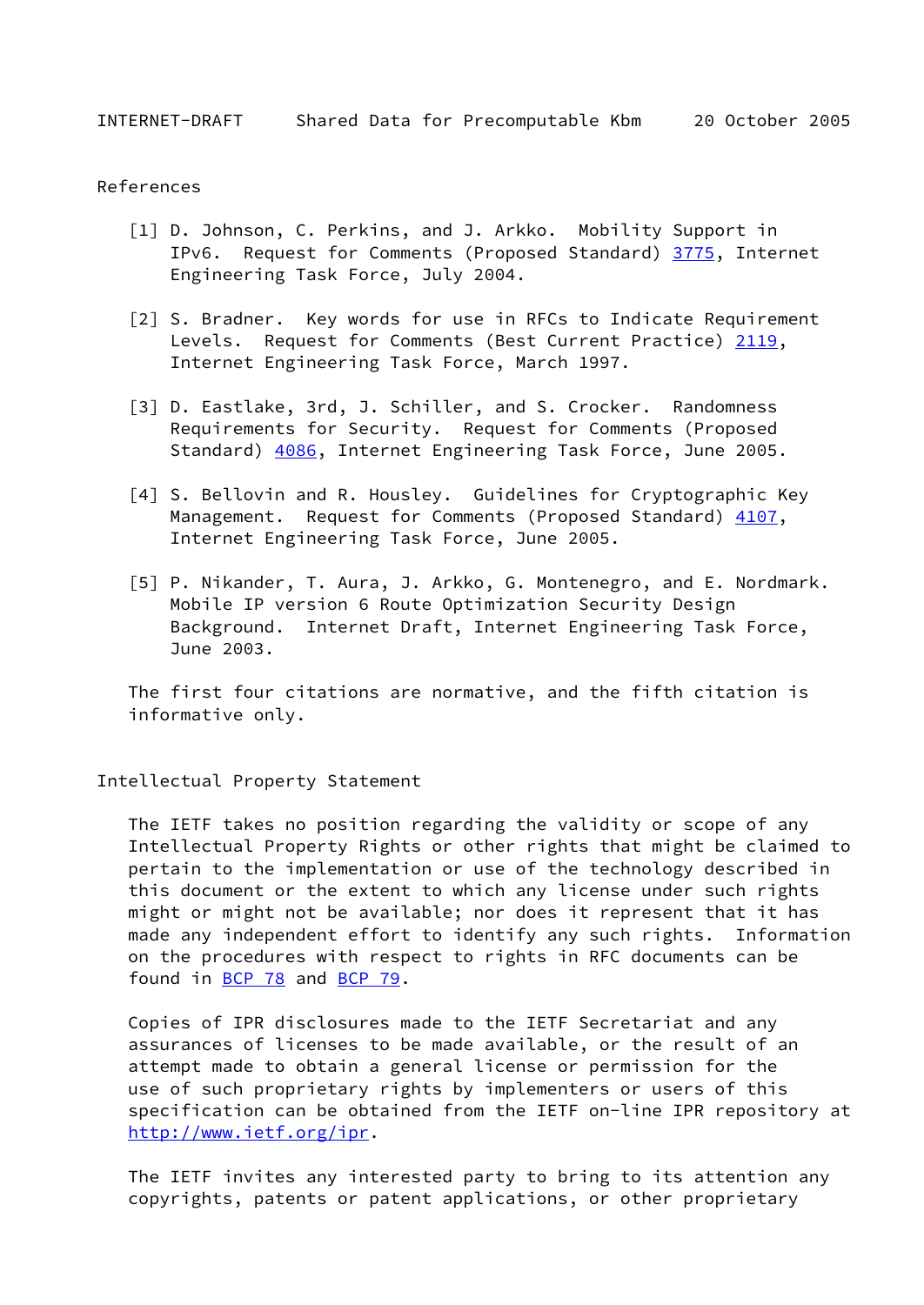rights that may cover technology that may be required to implement this standard. Please address the information to the IETF at ietf-ipr@ietf.org.

Perkins Expires 20 April 2006 [Page 5]

INTERNET-DRAFT Shared Data for Precomputable Kbm 20 October 2005

Disclaimer of Validity

 This document and the information contained herein are provided on an "AS IS" basis and THE CONTRIBUTOR, THE ORGANIZATION HE/SHE REPRESENTS OR IS SPONSORED BY (IF ANY), THE INTERNET SOCIETY AND THE INTERNET ENGINEERING TASK FORCE DISCLAIM ALL WARRANTIES, EXPRESS OR IMPLIED, INCLUDING BUT NOT LIMITED TO ANY WARRANTY THAT THE USE OF THE INFORMATION HEREIN WILL NOT INFRINGE ANY RIGHTS OR ANY IMPLIED WARRANTIES OF MERCHANTABILITY OR FITNESS FOR A PARTICULAR PURPOSE.

Copyright Statement

 Copyright (C) The Internet Society (2005). This document is subject to the rights, licenses and restrictions contained in [BCP 78](https://datatracker.ietf.org/doc/pdf/bcp78), and except as set forth therein, the authors retain all their rights.

Author's Address

Questions about this document can also be directed to the author:

 Charles E. Perkins Nokia Research Center 313 Fairchild Drive Mountain View, CA 94043 USA

 Phone: +1 650 625-2986 Fax: +1 650 625-2502 E-mail: charles.perkins@nokia.com